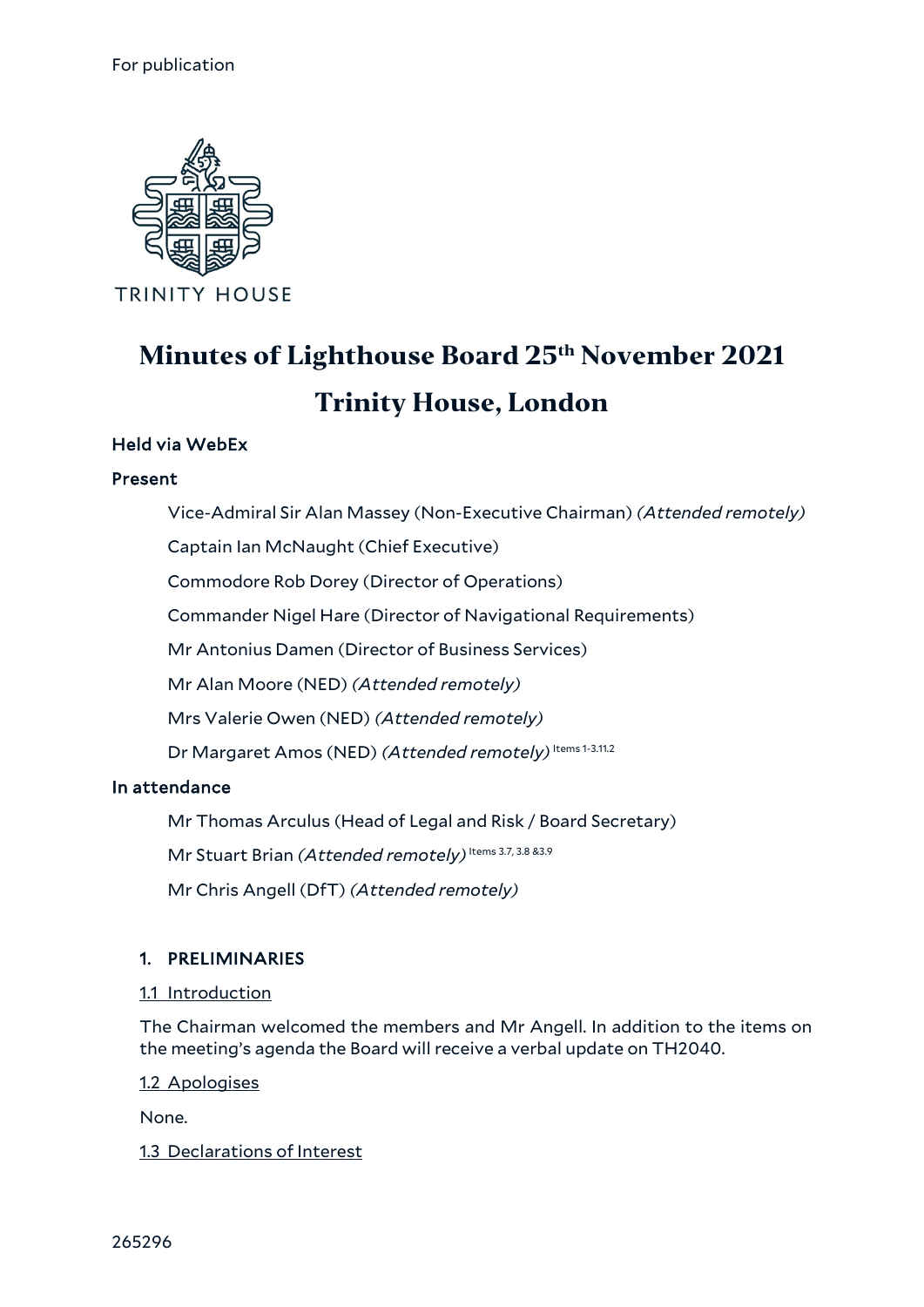None.

## 1.4 Chief Executive's Report

Captain McNaught presented his report.

The JSB meeting took place on the  $9<sup>th</sup>$  - 10<sup>th</sup> of November, the main topics of discussion were the GLF Accountant's report on light dues income which is some £10 million pounds down again this year, although slightly up on last year, and future trends versus costs and implications for light dues, which are a Ministerial decision. Other topics included updates on the TH vessel replacement project, the helicopter contract, and a financial KPI to supplement the existing delivery and performance KPIs.

The Multi-lateral meeting was held on 23<sup>rd</sup> November and the Corporate Plans were laid out before the DfT and LAC, with an update from the GLF Accountant. Gratifyingly there was no criticism of the plans, only praise for cooperation and transparency. The annual DfT Sanction letter is expected by Christmas.

Much concern has been expressed recently by the Board over accident reports. Captain McNaught said that now that Board members can all get out and about again they can start to better understand those reports and put measures in place for a safer working culture both ashore and afloat. As part of that initiative Commodore Dorey and Captain McNaught sailed on board THV PATRICIA last week, under the command of Captain Lankester, and were met with unbridled enthusiasm and pride in the ship. The pair will be sailing on THV GALATEA in January off the west coast, and shall find days to sail with the other watch on PATRICA. In addition visits will be made to shore establishments. The Board were clear that we must strive for continuous improvement in the TH safety culture in every area of activity.

Vessel replacement and Royal Sovereign are our two largest long-term procurement projects. Captain McNaught recently attended an All Party Parliamentary Maritime and Ports Group on life-line ferries around the UK., With regard to the wider world and TH's representation at IALA on behalf of the UK, Captain McNaught feels strongly that we need to maintain the UK's position at the forefront of international standard-setting and technology development. The Board concurred with that intent.

Moving to navigation, Commander Hare reported on the grounding of a partially loaded tanker, the MT CHEM ALYA, sailing from Fawley via the Needles Channel (further detail is recorded under item 3.3 below).

TH will welcome the Shipping Minister, Rt. Hon. Robert Courts MP to Harwich Depot next week.

The Board then discussed a Health and Safety informal visit which is being arranged for Non- Executive Directors to a Buoy yard and a vessel in order to engage with key personnel in their work setting.

Mr Angell described the process for the UK signing the IALA IGO convention and the progress with the Draft Affirmative Order (secondary legislation)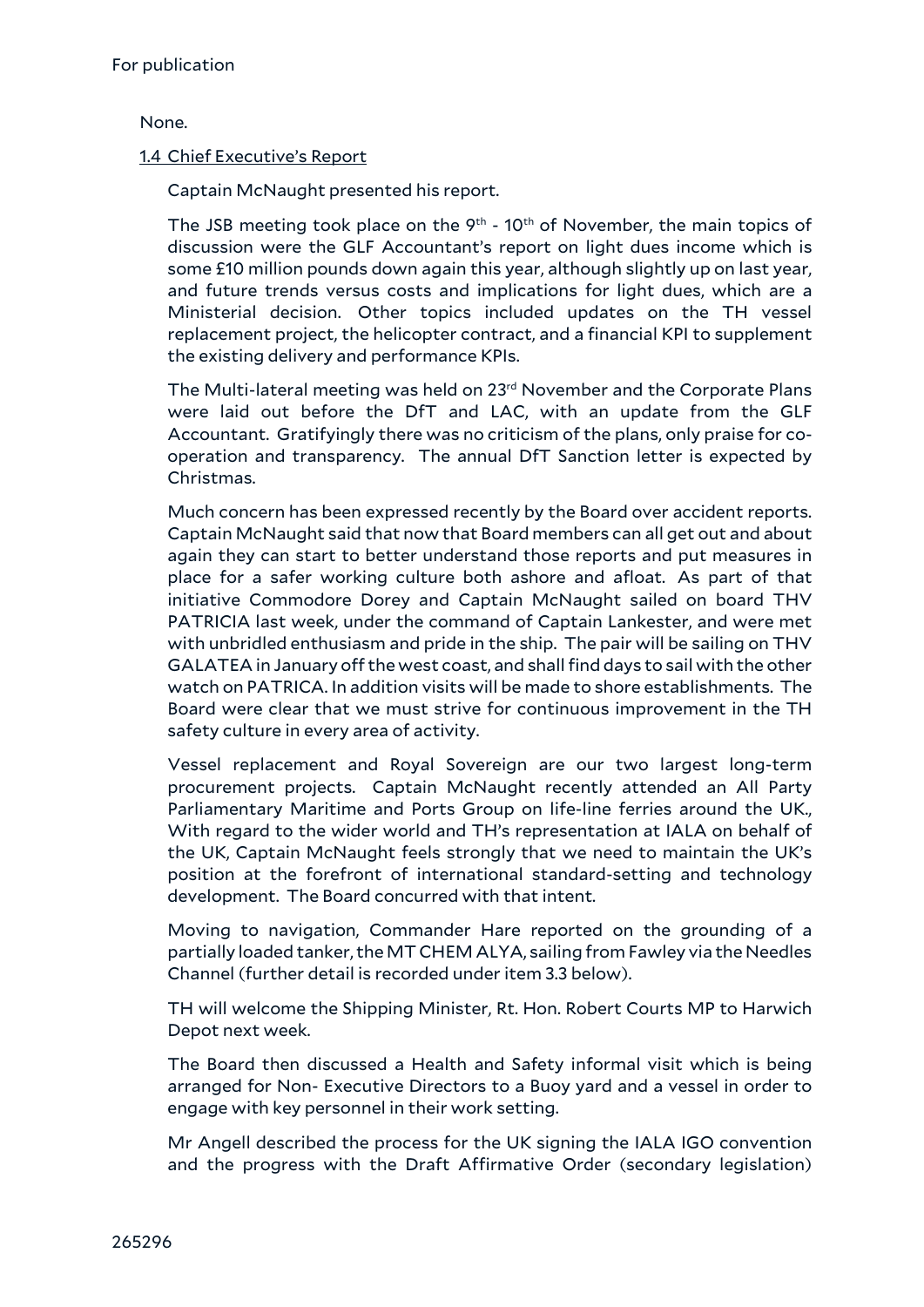which has been laid in draft and is now awaiting scheduling by both Houses of Parliament. FCDO Policy is that the UK cannot sign until the legislation is in place. The Order needs to go before Her Majesty in Council. As the Privy Council has no meeting in January, the UK will unfortunately be unable to sign the Convention before the 27th January signing ceremony. However, once the legislation is in place the UK will be able to ratify the convention at the same time as it signs.

The National Shipbuilding Strategy will be published in the coming weeks.

## 2. STRATEGY

## 2.1 JSB Draft Minutes of 9-10 November 2021

The Board noted the draft minutes.

The Chair suggested that Dr Alan Grant (Head of GRAD) should be invited to address the Board and to discuss prioritisation of its work programme and in particular what work GRAD is doing in respect of the environment and the Government's 'greening' ambitions.

#### 2.2 Strategy Session II - Bullet points

Commander Hare thanked the Board for its feedback on the spreadsheets he had circulated in advance listing key drivers and assumptions. Commander Hare asked the Board to review the prioritisation of assumptions and key drivers in this paper and be prepared to discuss at the Strategy Session II on the 1st December.

Commander Hare confirmed that the papers will be issued in advance of the meeting.

The Board discussed timeframes for the Strategy and the associated priorities, agreeing that it would be important to include environmental and sustainability considerations in the Strategy.

The Board RESOLVED to agree the recommendation in the paper regarding arrangements for the Strategy Session on 1 December and the topics to be discussed.

#### Offshore Wind Energy and Change (OWEC)

Representatives of TH and TCE have met in person twice in recent weeks to discuss the funding agreements, and a further meeting is proposed. There is good will on both sides, but an agreement has not been reached yet.

#### 2.3 Corporate Plan 2022-23

The Corporate Plan has been submitted to DfT.

## 3. PERFORMANCE

#### 3.1 Health & Safety Manager's Report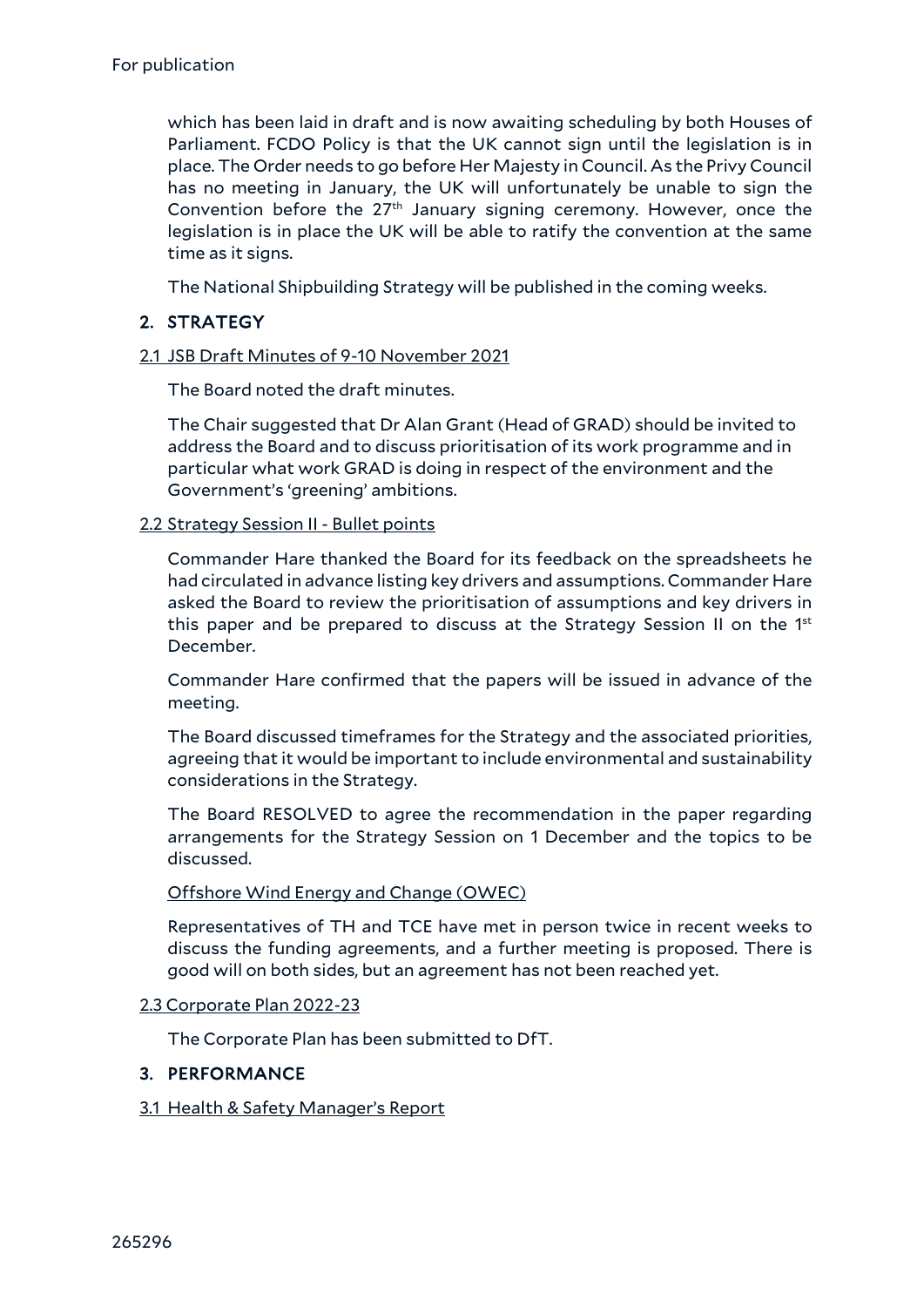Captain McNaught presented the H&S Manager's report. Captain McNaught reiterated the importance of the Board members getting out and about around the Service again to understand the organisation and its safety culture better.

Evident from the field is the stress on the H&S department which is currently short-handed. In addition, workload from TSL is impacting on the department.

Dr Amos (declaring and interest and speaking as Chair of TSL) explained the significance of the problem for TSL. The TSL Board had agreed on 24th November on the need to hire extra resource to conclude outstanding H&S inspections.

Mr Moore suggested that the Board would have a good opportunity to drill into H&S matters at the Board Safety Session planned for the 27<sup>th</sup> January 2022. Captain McNaught will lead the meeting and will assemble the agenda for the 27<sup>th</sup> January Safety Session for circulation before the meeting.

#### [Action: Captain McNaught, Commodore Dorey & Board Secretary]

The Safety Session will start at 1000 on the  $27<sup>th</sup>$  January with a duration of 1 hour, before the Lighthouse Board meeting that commences at 1100.

Mr Moore said that he would welcome a discussion on resourcing and stretch, and their potential implications for safety assurance.

Mrs Owen noted the importance of ensuring the safety aspects of Facilities Management. She also remarked on the benefits of sharing learnings from safety incidents between watches on ships and between GLAs.

Captain McNaught confirmed that the sharing of learning is actively pursued at tri-GLA level in the H&S IGC and the CEC; while information is also shared internally within TH at departmental safety meetings. The Health and Safety Team is looking at the thoroughness and alacrity of sharing news of incidents and results of investigations, in order to spread best practice and prevent the same incidents occurring.

Commodore Dorey outlined the various and many safety improvement initiatives which are ongoing in the Service, many of them occurring at the 'shop-floor/ tool-box' level.

#### 3.2 Business Performance (KPIs)

The Board reviewed the KPI report and discussed staff costs and pressure on spending, whilst noting that there is an ongoing GIAA Audit on KPIs.

#### 3.3 Navigational Requirements Report

Commander Hare made a presentation on the grounding of the MT CHEM ALYA on the 25<sup>th</sup> October off the Needles.

The grounding occurred in an area of general navigation for which TH provides the aids to navigation including Needles LH, Hurst Point LH and the Bridge Buoy (West Cardinal).

It is not a pilotage area, and there is no Competent Harbour Authority.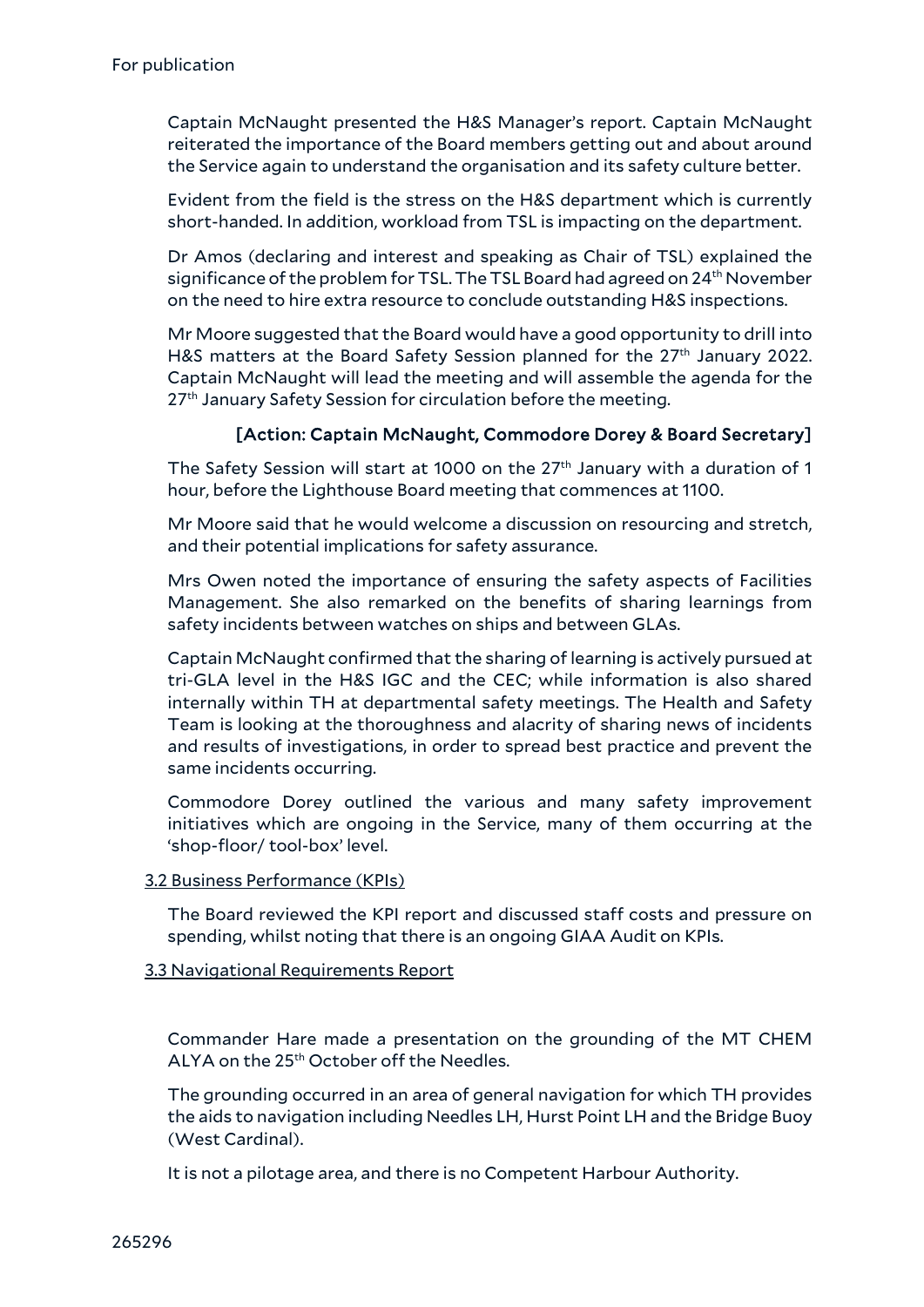The ship ran aground but refloated on the next tide with no pollution nor injuries.

The incident is being investigated by the Marine Accident Investigation Branch, and will likely involve TH, as the grounding took place outside of port limits in an area of TH responsibility for general navigation.

Commander Hare explained the work TH does to risk assess traffic and the dangers in the area.

#### 3.4 AtoN Availability Progress Report

The Board noted the report covering the 3 year period to 16<sup>th</sup> November 2021 showing IALA targets being met or exceeded in all categories.

#### 3.5 AtoN Casualty Return

The Board noted the report covering the period  $6<sup>th</sup>$  October 2021 - 16<sup>th</sup> November 2021.

#### 3.6 Business Services Report

Corporate Plan briefings are scheduled for Friday  $19<sup>th</sup>$  November with the LAC and 21st November with the DfT.

The Consolidated GLF Annual Report and Accounts was laid in Parliament on  $28<sup>th</sup>$  October 2021 bringing to an end the 2020/21 annual reporting cycle. Planning meetings with NAO in respect of the 2021/22 Annual Report and Accounts are due to take place later in November.

The Board discussed delays to PATRICIA repairs due to supply chain issues. Commodore Dorey confirmed that the work will be done in the next financial year.

#### 3.6.1 – 3.6.8 Financial Appendices

The Board noted the appendices supporting the Business Services Report.

#### 3.6.9 DPA Report (Confidential)

Noted.

#### 3.7 Executive Directors' Report (unabridged) including TH2040 verbal update

Mr Damen provided an update on the TH2040 project containing matters of a confidential nature.

#### 3.8 Gender Pay Gap Report

Mr Damen presented the Gender Pay Gap report, which stands at 23.5% for mean hourly pay and 33% for bonus payments. These are high numbers, and the report shows that there are significant issues which would need to be addressed to reduce those figures. The Diversity Actions Report describes the ways in which they are being addressed

#### 3.9 Diversity Actions Report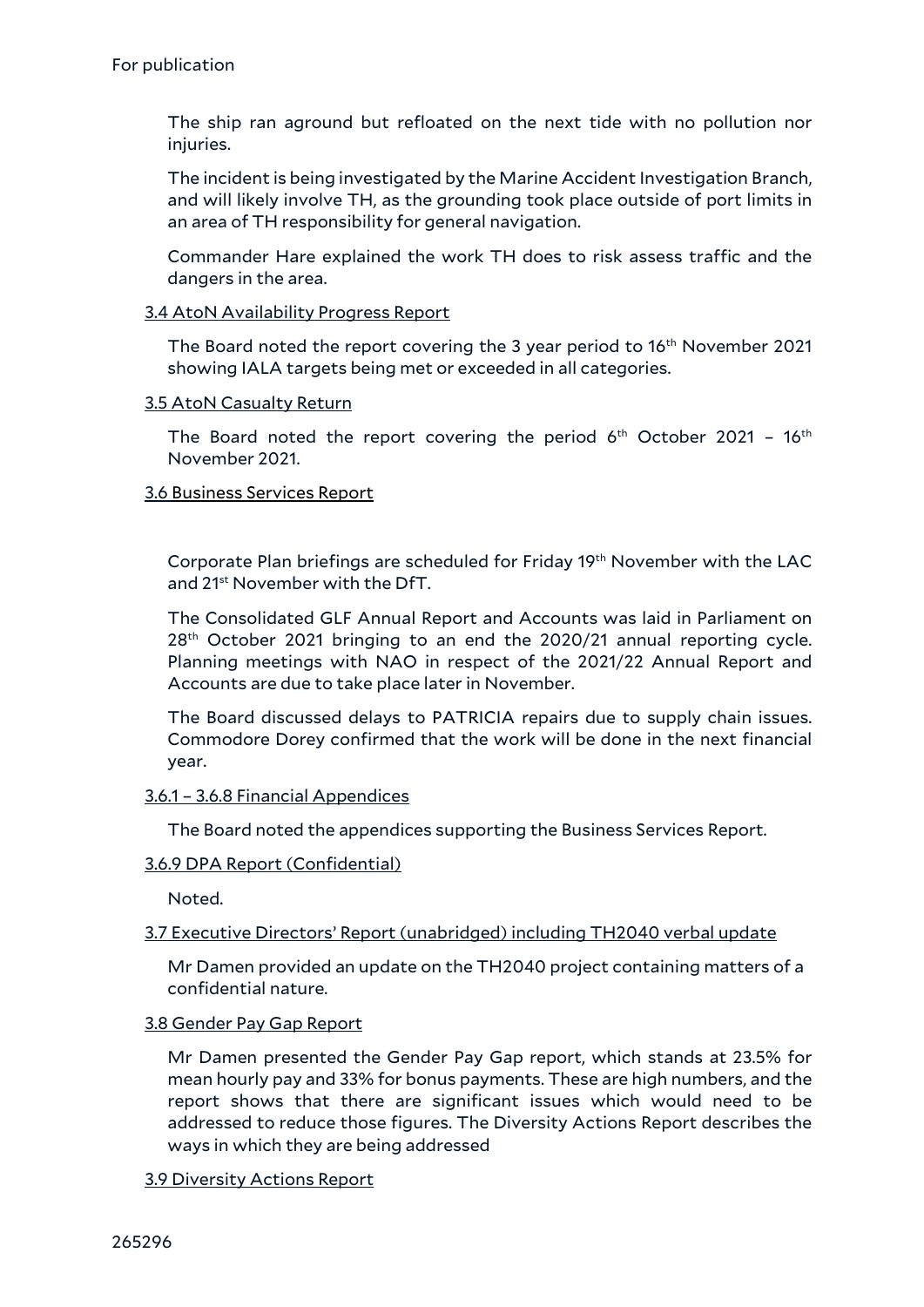The Board noted the report on Diversity Actions noting the wide range of actions which are now being pursued to improve TH's diversity profile and to reduce the Gender Pay Gap. A key step would be to spread the net as widely as possible in all future recruitment campaigns, and to ensure that the language and imagery used would not inadvertently discourage applications from under-represented groups.

The Board approved the recommendations.

Mr Angell shared wisdom and examples from Government of how diversity issues are being addressed.

#### 3.10 Projects Highlights Report Summaries

The Board noted to Project Summaries Report which summarised the Report at 3.11 below.

## 3.11 Projects Highlights Full Reports

The Board noted the project closure of Trwyn Du Modernisation, Lundy North Re-engineering and St Tudwal's Modernisation, and a number of other projects in installation, procurement, design, initiation and brief phases.

## 3.11.1 Royal Sovereign Highlights

SQ responses have been received and the evaluation report is being prepared.

The ITT is being progressed. It is planned to go to the CAB on the  $14<sup>th</sup>$  December.

#### 3.11.2 Vessel Replacement Project Highlights

A decision was made to extend the period for responding to the ITT to  $5<sup>th</sup>$  March to give more time to allow yards to respond and - hopefully - to remain in the running.

The Board noted that all of the project risks which are not under TH's control are becoming more severe (i.e. supply chain, shipping strategy, HM Treasury loan). This needs to be recognised by the project, and any optimism bias in these areas needs to be eliminated.

## [Action: Commodore Dorey reflect the comments above about VRP Risk in the VRP risk registers]

## 4. GOVERNANCE

## 4.1 Corporate Risk Register Executive Summary

The Board noted the risk register dashboard showing the 10 corporate risks. All of the risks are showing an even trend post mitigation except for Climate Change Adaptation, which appears on the Corporate Risk Register and Dashboard for the first time.